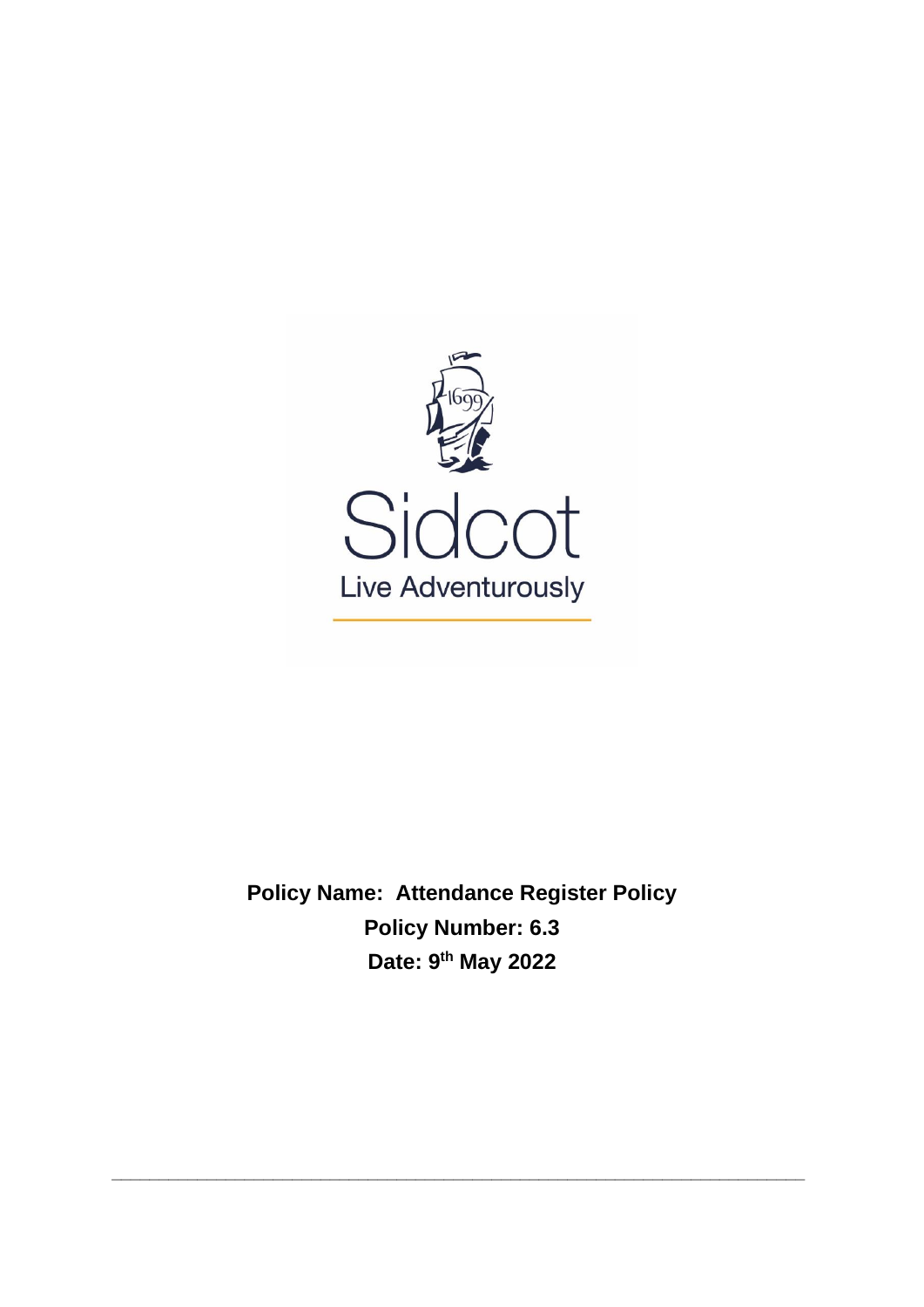# **Table of Contents**

| 1  |                                                     | 4              |
|----|-----------------------------------------------------|----------------|
| 2  |                                                     | 4              |
| 3  |                                                     | 4              |
| 4  |                                                     | 4              |
| 5  |                                                     | 4              |
| 6  |                                                     | 5              |
| 7  |                                                     | 5              |
| 8  |                                                     | 5              |
| 9  |                                                     | 5              |
| 10 |                                                     | 6              |
| 11 |                                                     | 6              |
| 12 |                                                     | 6              |
| 13 |                                                     | 6              |
| 14 |                                                     | 7              |
| 15 |                                                     | $\overline{7}$ |
| 16 |                                                     | 7              |
| 17 |                                                     | 8              |
| 18 | Other Absence from the School Site During the Day   | 8              |
| 19 |                                                     | 8              |
| 20 |                                                     | 9              |
| 21 | Liaison with the Local Authority and Other Agencies | 9              |
| 22 |                                                     | 9              |
| 23 |                                                     | 9              |
| 24 |                                                     | 9              |
| 25 |                                                     | 9              |
| 26 |                                                     | 10             |
| 27 |                                                     | 10             |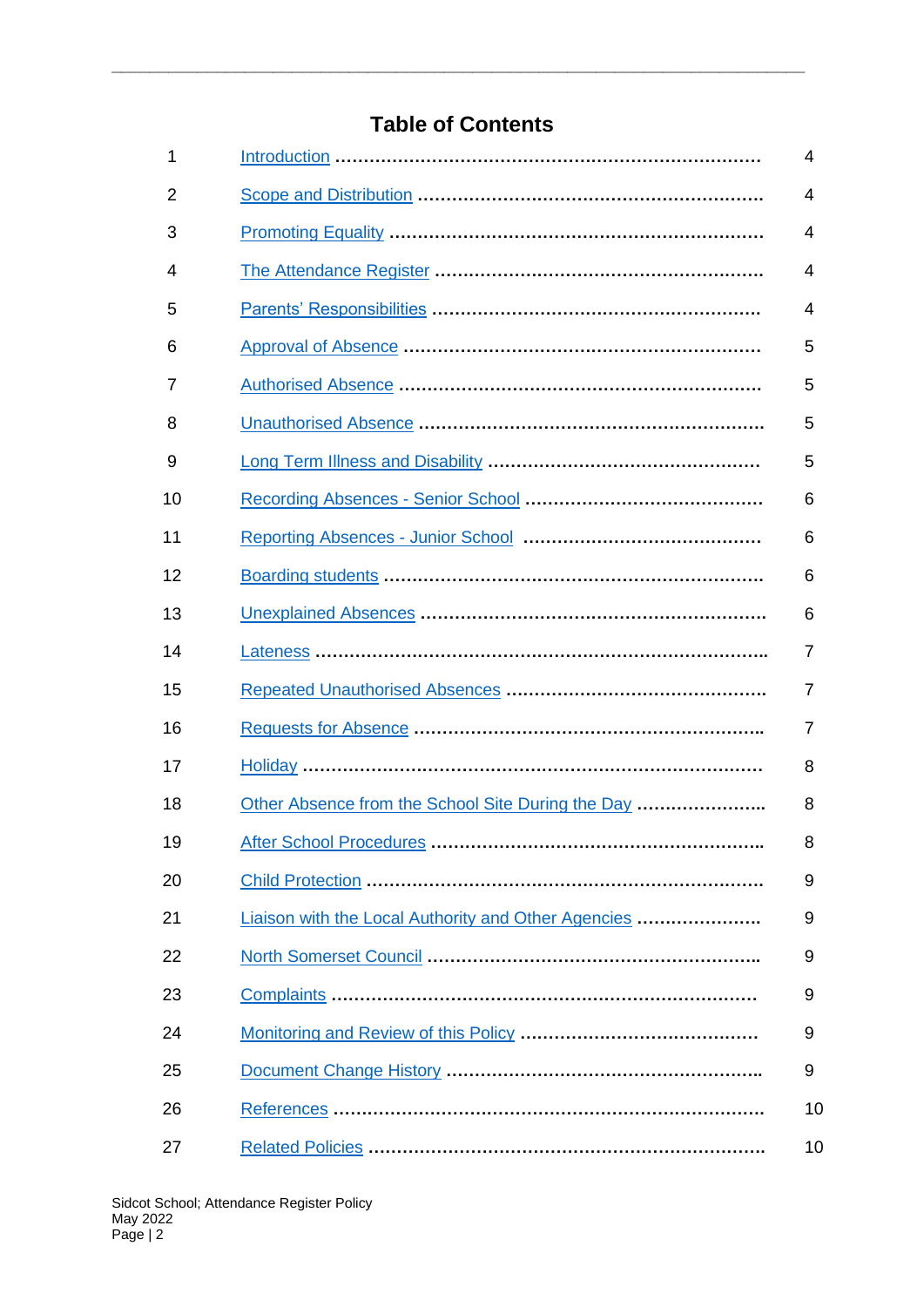|  | 11 |
|--|----|
|  | 11 |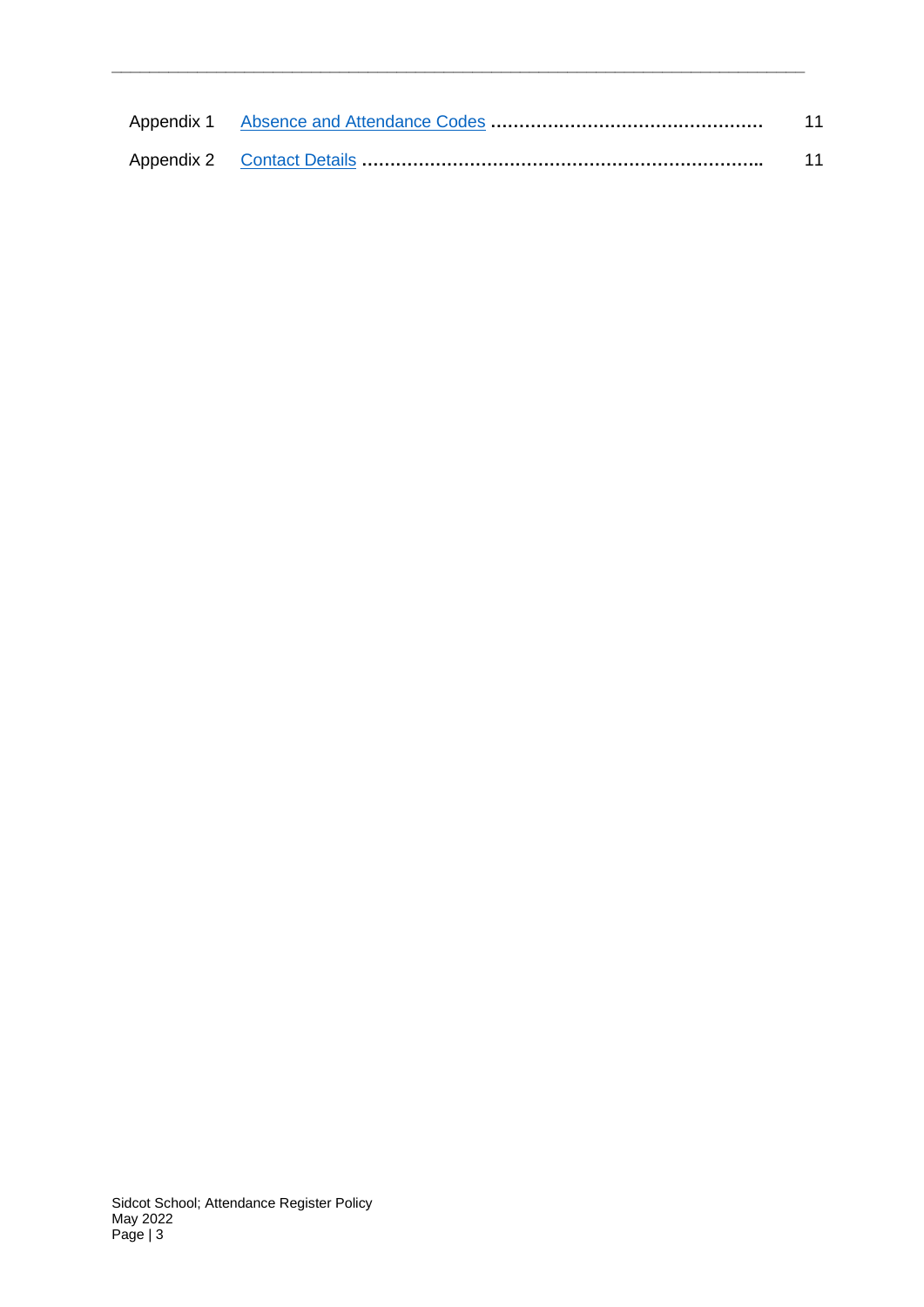### <span id="page-3-0"></span>**1 Introduction**

1.1 At Sidcot we see education as a partnership between the family and the School. The School is committed to providing the highest quality of education for students and we look to parents and guardians to support this objective.

**\_\_\_\_\_\_\_\_\_\_\_\_\_\_\_\_\_\_\_\_\_\_\_\_\_\_\_\_\_\_\_\_\_\_\_\_\_\_\_\_\_\_\_\_\_\_\_\_\_\_\_\_\_\_\_\_\_\_\_\_\_\_\_\_\_\_\_\_\_\_\_\_\_**

1.2 We expect all children on roll to attend every day, when the School is in session, as long as they are fit and healthy enough to do so. We do all we can to encourage children to attend. We believe that the most important factor in promoting good attendance is development of positive attitudes towards the School. To this end we strive to make our school a happy and rewarding experience for all children.

# <span id="page-3-1"></span>**2 Scope and Distribution**

2.1 This policy applies to all children attending the Junior and Senior School of compulsory school age. This starts at the beginning of the term after that in which the child becomes 5, and ends on the last Friday of June in the school year in which the student becomes 16.

2.2 It also applies to children falling within the participation age range. Students starting year 11 or below in September 2013 will need to continue in education or training until at least their 18th birthday.

2.3 Children attending the nursery setting are not included in this policy, however, parents are encouraged to facilitate their children's consistent attendance to support their learning, social skills and preparation for school.

2.4 Sixth form students are also expected to attend school on a full-time basis.

2.5 For arrangements during a pandemic / online supported learning, please refer to the addendum to the Child Protection and Safeguarding policy.

2.6 This policy is available on the School's public website and on the staff intranet. It is also available in hard copy form and in accessible formats upon request.

# <span id="page-3-2"></span>**3 Promoting Equality**

3.1 The School is active in its responsibilities under the Equality Act 2010 and will not discriminate on the basis of protected characteristics including race, colour, religion or belief, national, ethnic or social origin, gender, gender reassignment, sexual orientation, disability or special educational need.

3.2 The School will also make the best provision it can for those enrolled children who, for whatever reason, are prevented from coming to school temporarily.

# <span id="page-3-3"></span>**4 The Attendance Register**

4.1 All students must be registered on the attendance register by law.

4.2 In the Senior School the Form Tutor takes the attendance register. In the Junior School and Nursery this task is undertaken by the Class Teacher.

# <span id="page-3-4"></span>**5 Parents' Responsibilities**

5.1 For the purposes of this policy, in accordance with Education Law, references to a parent include:

5.1.1 All natural parents, whether they are married or not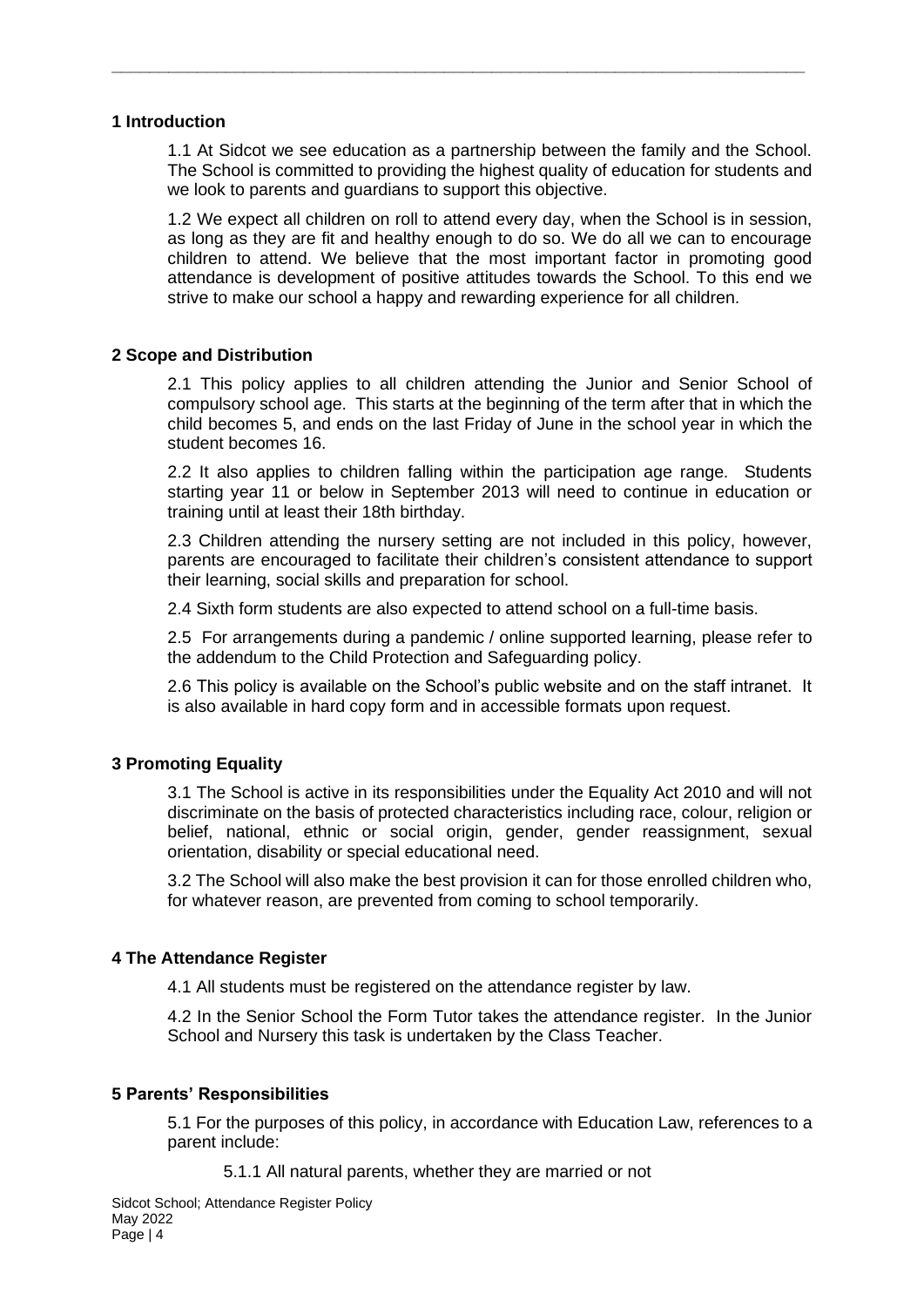5.1.2 Any person who has parental responsibility for a child or young person; and

**\_\_\_\_\_\_\_\_\_\_\_\_\_\_\_\_\_\_\_\_\_\_\_\_\_\_\_\_\_\_\_\_\_\_\_\_\_\_\_\_\_\_\_\_\_\_\_\_\_\_\_\_\_\_\_\_\_\_\_\_\_\_\_\_\_\_\_\_\_\_\_\_\_**

5.1.3 Any person who has care of a child or young person i.e. lives with and looks after the child.

5.2 Parents must ensure that their children:

5.2.1 Attend regularly

5.2.2 Arrive at school on time – 8.30am for the Senior and Junior School, and between 8.30am and 9am for the Nursery

5.2.3 Are properly dressed and have all that they need as per the uniform lists on the internet or as advised for any particular activity;

5.2.4 Are in a fit condition to learn;

5.2.5 Keep the School informed of all absences whether planned or unplanned.

5.3 Parents should submit requests for planned absences in accordance with this policy. Parents who wish to request leave of absence for their child/ren during term time must complete the Pupil Leave of Absence form (Appendix 3) and return to the form tutor at least two weeks prior to the absence.

5.4 Whilst it is the legal duty of a parent to ensure their child's regular attendance at school, it may be that in the case of overseas boarding students that the student's guardian is contacted and involved in discussions with the School in the first instance. The student's parents will also be notified of the issues.

5.4 Educational guardians are unlikely to share parental responsibility for the child, but may have certain functions delegated to them by the parents. Educational guardians will be covered by the provisions of this policy, when caring for a student.

#### <span id="page-4-0"></span>**6 Approval of Absence**

6.1 Only the School can approve absence, not parents. The School does not have to accept the parents' offered explanation as a valid reason for absence.

### <span id="page-4-1"></span>**7 Authorised Absence**

7.1 An absence is classified as authorised when a child has been away from school for a legitimate reason and the School has received notification from parents. For example, if a child has been unwell and the parents' email or telephone the School to explain the absence.

#### <span id="page-4-2"></span>**8 Unauthorised Absence**

8.1 An absence is classified as unauthorised when a child is away from school and the school is not given permission for the absence. If there are doubts about the reason offered, if the reason for the absence is not acceptable, or if no reason is given, any absence will be treated as unauthorised.

#### <span id="page-4-3"></span>**9 Long Term Illness and Disability**

9.1 If the School is satisfied that a child is absent as a result of illness, the absence will be treated as authorised. Children who experience long term absences are supported by the School both during and after the absence through direct contact with parents.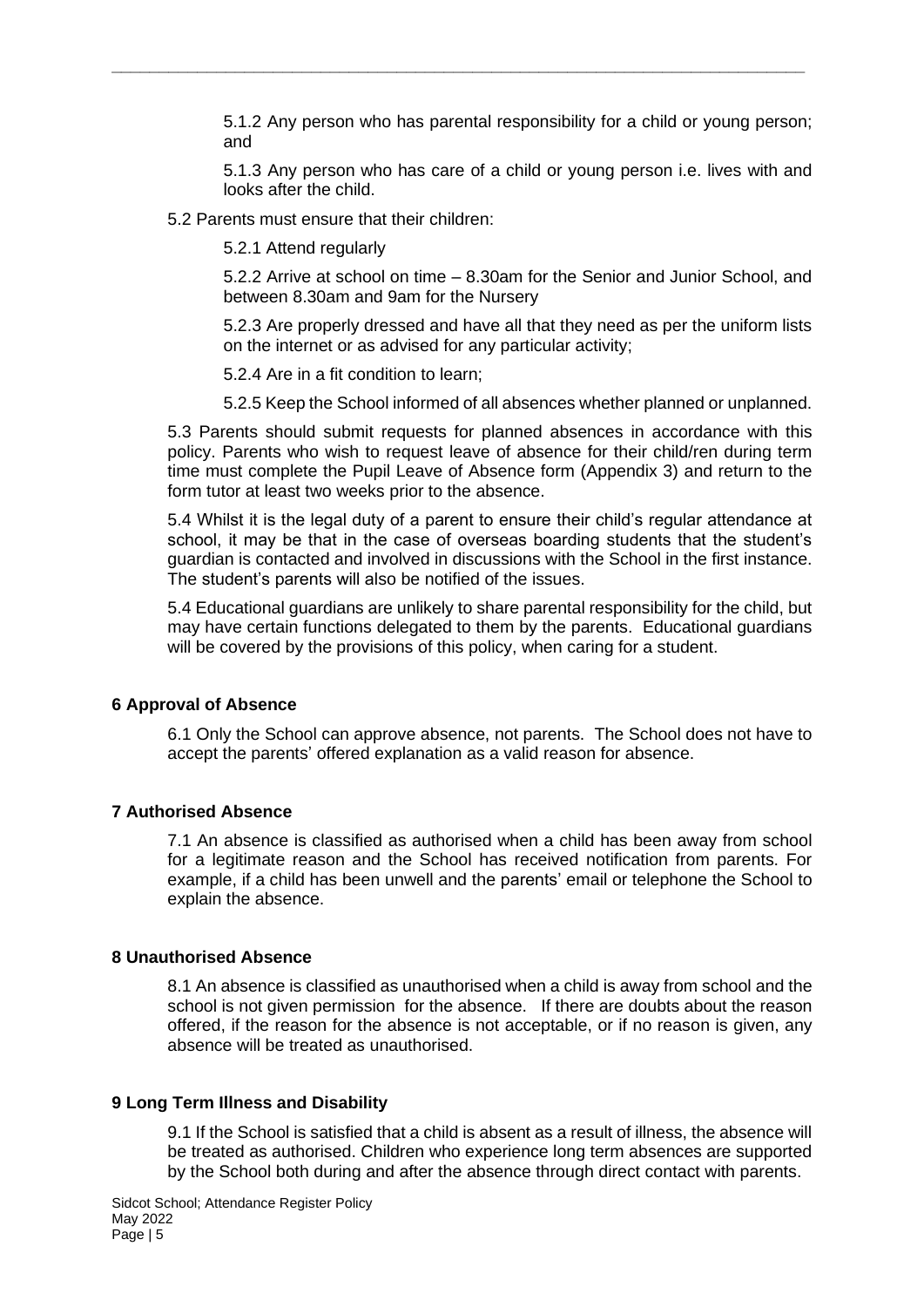9.2 The School may ask parents to seek a report or other evidence from a health professional to provide further information regarding the nature of the illness and a possible date for return to school.

**\_\_\_\_\_\_\_\_\_\_\_\_\_\_\_\_\_\_\_\_\_\_\_\_\_\_\_\_\_\_\_\_\_\_\_\_\_\_\_\_\_\_\_\_\_\_\_\_\_\_\_\_\_\_\_\_\_\_\_\_\_\_\_\_\_\_\_\_\_\_\_\_\_**

9.3 The School adopts and implements its policy around supporting students with medical conditions and disabilities.

### <span id="page-5-0"></span>**10 Recording Absences - Senior School**

10.1 It is the parents' responsibility to report absence from the first day. Parents may either phone the absence line, leaving a message on the answer phone, or email a message to absence@sidcot.org.uk. This message should be received by the School by 9am under all usual circumstances. If the child is ill then the School should be notified of the nature of the illness, and if possible, the expected date of return. If there is no clearly identifiable period of illness, (for example an incubation period, or advice from a medical practitioner) then parents are expected to report the absence daily.

10.2 All attendance, including absences and lateness, are recorded on SIMS (the School's information management system) by the relevant staff (Form Tutors, Attendance Lead, Reception). Entries are made at the beginning of the morning and afternoon sessions, and are updated during the school day. Teachers also register students' lesson attendance by using Lesson Monitor on SIMS. In the event of an absent student during their lesson, where a student had been registered by their Form tutor in either the morning or the afternoon registration, class teachers will contact the Attendance Lead by email at the earliest opportunity. The Attendance Lead will then check the Wellbeing Hub, Health Centre via Patient tracker, Music department lesson planner, Head of Year or Senior Management Team to ascertain the whereabouts of the student. The signing in/out books in Reception will also be checked.

10.3 All absences are registered as authorised or unauthorised and the School uses a set of Local Educational Authority (LEA) codes, Appendix 1, to classify the absences. It is important that these codes are used consistently. Instructions for marking the register and the list of codes may be found on SIMS.

#### <span id="page-5-1"></span>**11 Reporting Absences - Junior School**

11.1 When a child is absent unexpectedly, the class teacher will record the absence in the SIMS register. The School Office has access to the register and will endeavour to contact the parents.

#### <span id="page-5-2"></span>**12 Boarding Students**

12.1 If a boarder is absent from school for an authorised reason e.g. interview, medical appointment etc, boarding staff will inform the tutor who will mark the register accordingly.

12.2 If a boarding student is unwell and not able to attend school, the Health Centre will update the Patient Tracker and the register will be coded accordingly. The Student will remain in the Health Centre if necessary or return to the Boarding House if supervision is available. On occasion, it may be necessary to ask the boarding student's guardian or parents to care for them away from school. Please refer to medical policy.

#### <span id="page-5-3"></span>**13 Unexplained Absences**

Sidcot School; Attendance Register Policy May 2022 Page  $| 6$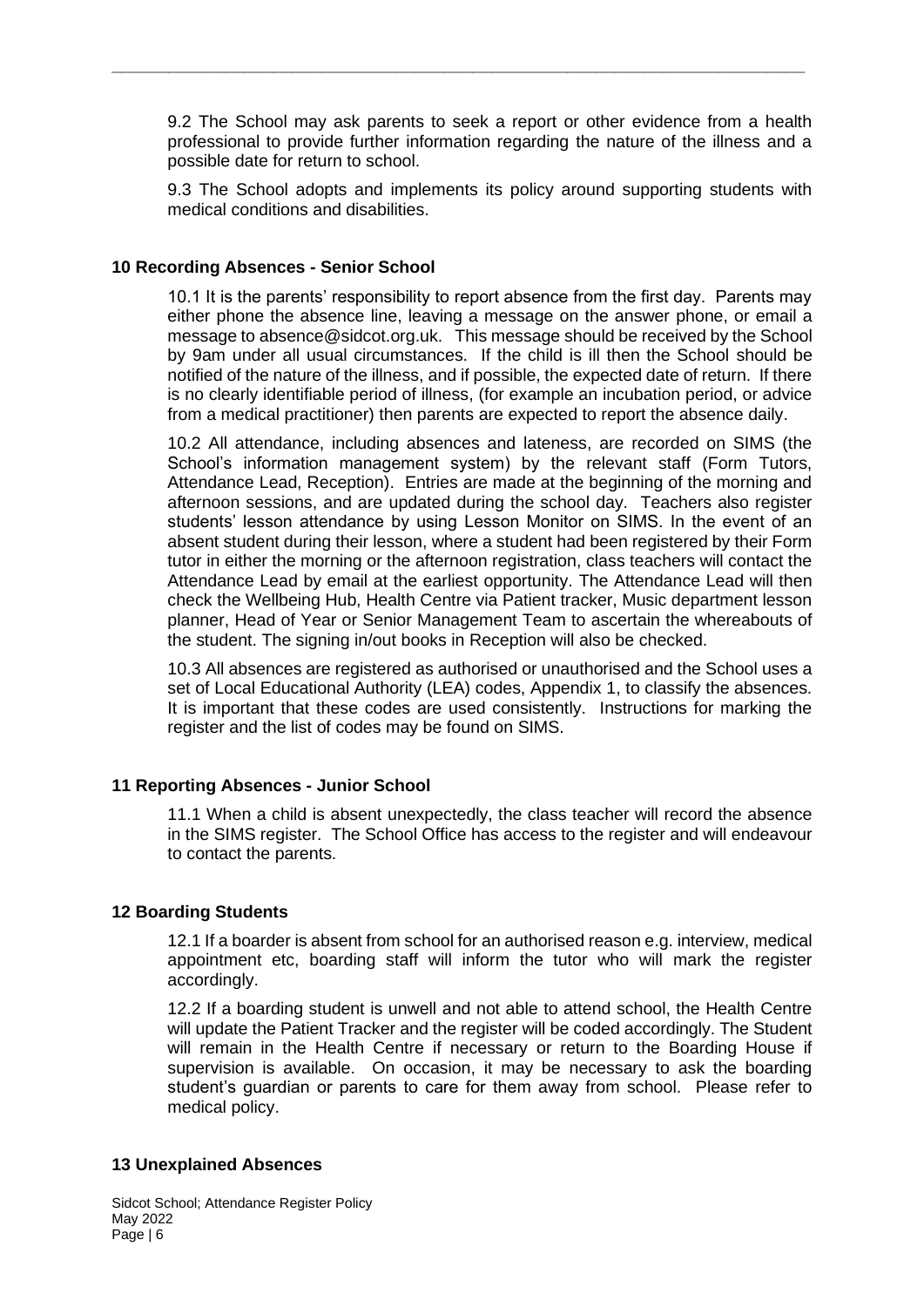13.1 The Junior School Office or Senior School Attendance Lead will telephone the parents on the first day of an absence, if no contact has been made with the School.

**\_\_\_\_\_\_\_\_\_\_\_\_\_\_\_\_\_\_\_\_\_\_\_\_\_\_\_\_\_\_\_\_\_\_\_\_\_\_\_\_\_\_\_\_\_\_\_\_\_\_\_\_\_\_\_\_\_\_\_\_\_\_\_\_\_\_\_\_\_\_\_\_\_**

13.2 If parents fail to notify the School of the reason for their child's absence, it is the School's responsibility to investigate the reason for the absence.

13.3 If there is any doubt about the whereabouts of a child, the Class Teacher should take immediate action by notifying the Attendance Lead. The School will then be in contact straight away with the parents, in order to check on the safety of the Child.

13.4 When a child returns to school after an absence, a written explanation must be provided by the parents, if parents have not communicated with the School (via phone or email). In the absence of an explanation from the parents, the Form Tutor will inform the Attendance Lead who will then contact the parents by telephone to request a written explanation for the reason for absence. SIMS will be updated accordingly

#### <span id="page-6-0"></span>**14 Lateness**

14.1 Lateness is strongly discouraged as it is disruptive to the learning process in class. If a child arrives at school after registration, they must 'sign in' at the Reception of the Junior School or the Senior School as appropriate.

14.2 The back door to the Nursery is locked at 9am and access must be gained via the Junior School Reception.

14.3 If a child is persistently late, their parents will be asked for an explanation and in extreme circumstances, the Local Authority will be involved.

#### <span id="page-6-1"></span>**15 Repeated Unauthorised Absences**

15.1 If there is ongoing concern about a child's attendance, the Deputy Head (Pastoral) or Headmaster (Senior School), or Junior Head will invite parents or guardians (where the student's parents live overseas or a substantial distance from the School), to a meeting to discuss problems, prior to making a referral to the Local Authority.

15.2 The School will contact the parents of any child who has an unauthorised absence. If a child has a repeated number of unauthorised absences, the parents will be asked to visit the School and discuss the problem.

15.3 Ultimately, in addition to any Local Authority referral it may be that parents are requested to withdraw their child if they are not in agreement with the School's policy on attendance.

15.4 Repeated absences may also be indicative of child protection issues – please see below.

15.5. In appropriate cases, the behaviour policy will be invoked.

15.6 In the case of students who have the benefit of a Child Study Visa sponsorship, 10 days unauthorised absence will in most cases lead to a withdrawal of sponsorship.

#### <span id="page-6-2"></span>**16 Requests for Absence**

16.1 Medical and dental appointments

16.1.1 Wherever possible, parents should try to make such appointments out of school time.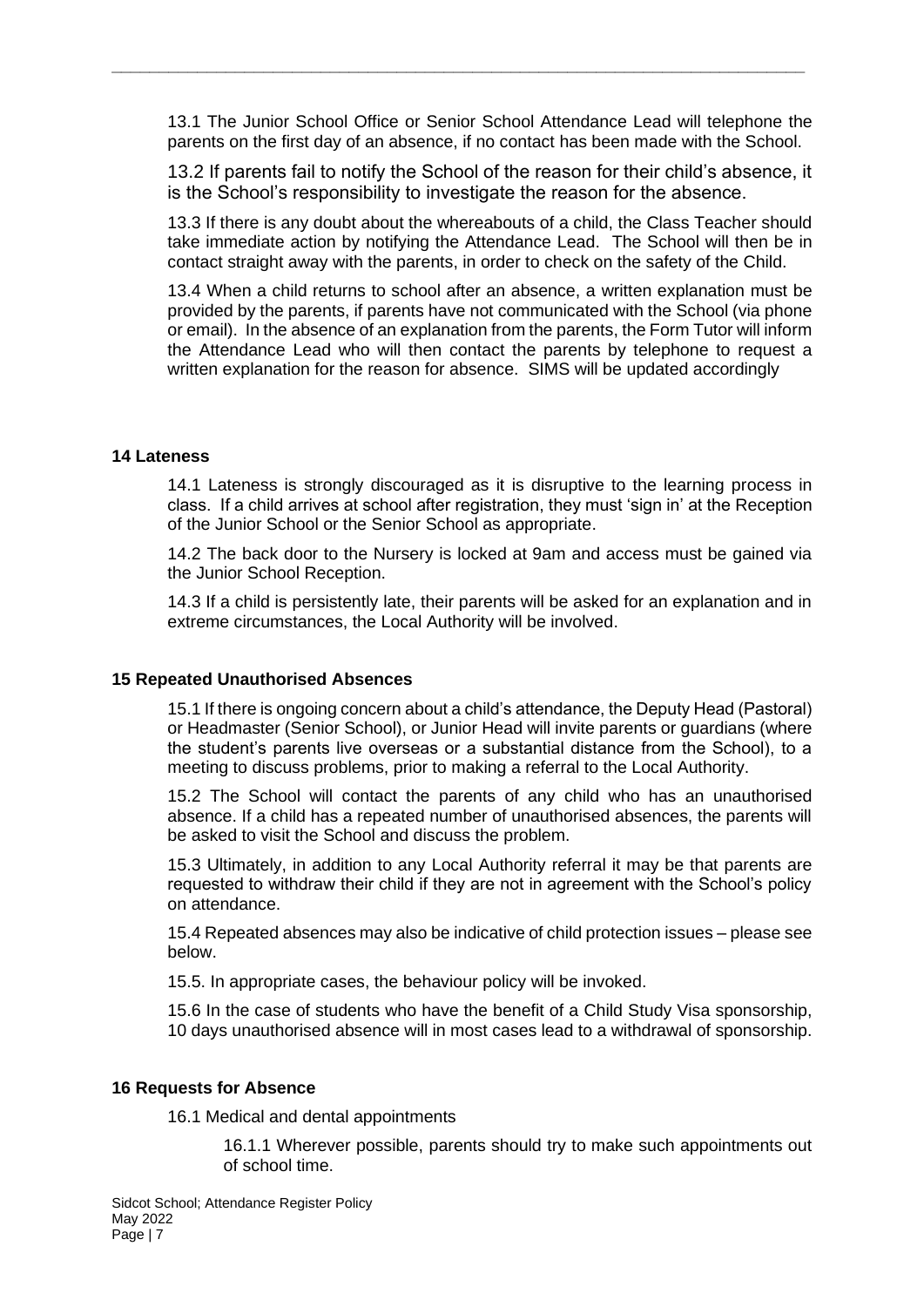16.1.2 Parents should aim to give 24 hours' notice of a medical appointment during school time, preferably in writing through email communication.

**\_\_\_\_\_\_\_\_\_\_\_\_\_\_\_\_\_\_\_\_\_\_\_\_\_\_\_\_\_\_\_\_\_\_\_\_\_\_\_\_\_\_\_\_\_\_\_\_\_\_\_\_\_\_\_\_\_\_\_\_\_\_\_\_\_\_\_\_\_\_\_\_\_**

16.1.3. When leaving school all senior school students must 'sign out' in Reception and 'sign in' on return. Students must be collected by parents/guardians in person from Reception, the Health Centre or Rose Cottage Wellbeing Hub.

### <span id="page-7-0"></span>**17 Holiday**

17.1 Holidays in term time

17.1.1 The School has a discretionary power to grant leave for purposes including an annual family holiday. It is of course more educationally sound for such holidays to be taken during school holidays, and this is strongly encouraged. Where holidays of more than two weeks are planned, for example to visit overseas relatives, the School endeavours to discuss with parents the best timing for the trip from an educational point of view. Children must attend educational provision "regularly" in accordance with the law.

17.1.2 Parents are asked to complete a Leave of Absence form. The Junior Head, or Headmaster, as appropriate, will consider the application forms. 14 days' notice is required, as a minimum, under most circumstances.

17.1.3 Parents will receive email communication from the School either agreeing that the absence will be authorised, or classifying it as an unauthorised absence.

#### 17.2 Other events

17.2.1 Parents should notify the School if they would like to request their child's absence for any other occasion. The School will consider each request on an individual basis.

#### <span id="page-7-1"></span>**18 Other Absence from the School Site during the day**

18.1 With the exception of the students in years 12 and 13 (Sixth Form), students are not allowed to leave the site during the School Day, unless they have been given express permission by a member of staff, for a school trip or sporting fixture.

18.2 Study Leave is only ever granted to students in Years 11,12 and 13 for the purpose of sitting public examinations. Provision is made for those students who want to continue to come into school to revise.

18.3 Any student leaving the Senior School site during the school day must sign out at Reception, and be collected from there in person by a parent/guardian. If permission is approved, students may also be collected from the Health Centre, or the Rose Cottage Wellbeing hub.

#### <span id="page-7-2"></span>**19 After School Procedures**

19.1 Following the conclusion of the School Day, boarding students and many day students will still be on site to attend activities, prep, tea and so on. Junior School children may be booked into after-school care.

19.2 All students must book into after school activities on site using the Schools Buddy software. Students must also choose the leave school option if they are not staying on site after 4pm.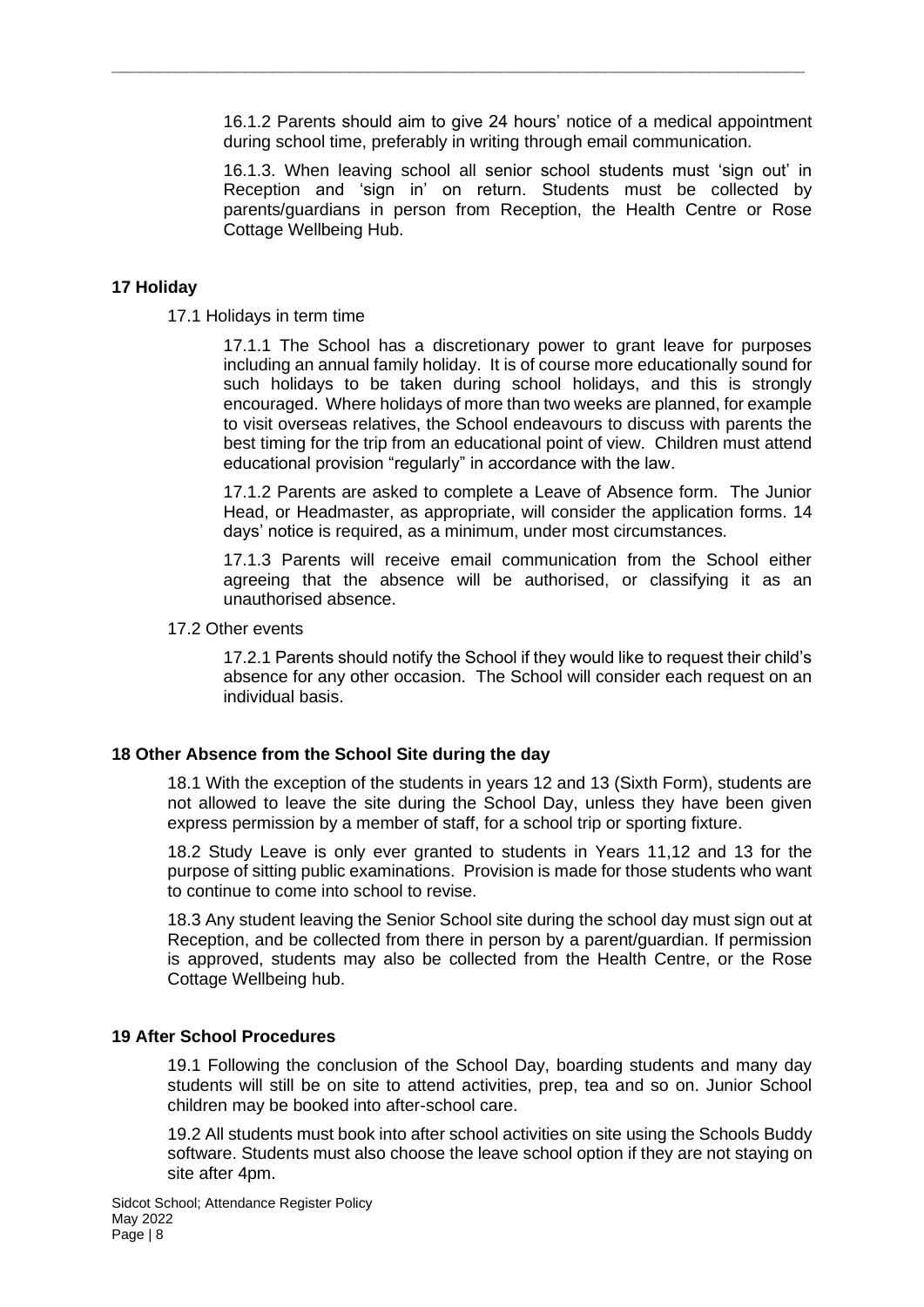19.3 Please refer to the Supervision of Students Policy 2.10 for further details of supervision of students in these circumstances.

**\_\_\_\_\_\_\_\_\_\_\_\_\_\_\_\_\_\_\_\_\_\_\_\_\_\_\_\_\_\_\_\_\_\_\_\_\_\_\_\_\_\_\_\_\_\_\_\_\_\_\_\_\_\_\_\_\_\_\_\_\_\_\_\_\_\_\_\_\_\_\_\_\_**

### <span id="page-8-0"></span>**20 Child Protection**

20.1 If a child is noted to be missing from the School site, the missing children procedures (policies1.2 and 1.2a) will be followed. A child going missing from education is a potential indicator of abuse or neglect. Children who go missing may be at potential risk of abuse including child sexual exploitation, radicalisation, travel to conflict zones, female genital mutilation and forced marriage.

20.2 If there are any such concerns, the child protection procedures will be invoked as per policy 2.1. All staff should be aware of this, noting the issue on "My Concern" where appropriate or liaising direct with the DSL or social care where appropriate.

### <span id="page-8-1"></span>**21 Liaison with the Local Authority and Other Agencies**

21.1 The School is under a legal duty to report certain attendance issues to the Local Authority – including 10 days or more of unauthorised absence and a failure to attend regularly.

21.2 The School must inform the local authority where the school is based (North Somerset Council) where a child's name is to be deleted on certain grounds; including where the child has been taken out of school to be home educated, where the family has apparently moved away or when the child has been certified as medically unfit to attend, or has been permanently excluded. Please refer to the Safeguarding and Child Protection policy (2.1). The School will also inform the local authority where the child is normally resident by copying it into any correspondence.

21.3 The school has a significant number of students who study in the UK on a Child Study Visa. The school is likely to have to report any absence of 10 consecutive days or more unauthorised absence or if a student leaves the school to UKVI.

# **22 North Somerset Council**

The local Authority has a number of statutory duties which include:

- Children Missing Education
- Elective Home Education
- Enforcement action in cases of persistent absence from school which include, issuing fixed penalty notices on behalf of schools, and also court prosecutions for non-attendance.
- Child performance licensing, child employment and chaperone licences.
- Alternative education provision.

# <span id="page-8-2"></span>**23 Complaints**

23.1 The School's complaints policy is available on the intranet, school website and in hard copy form upon request.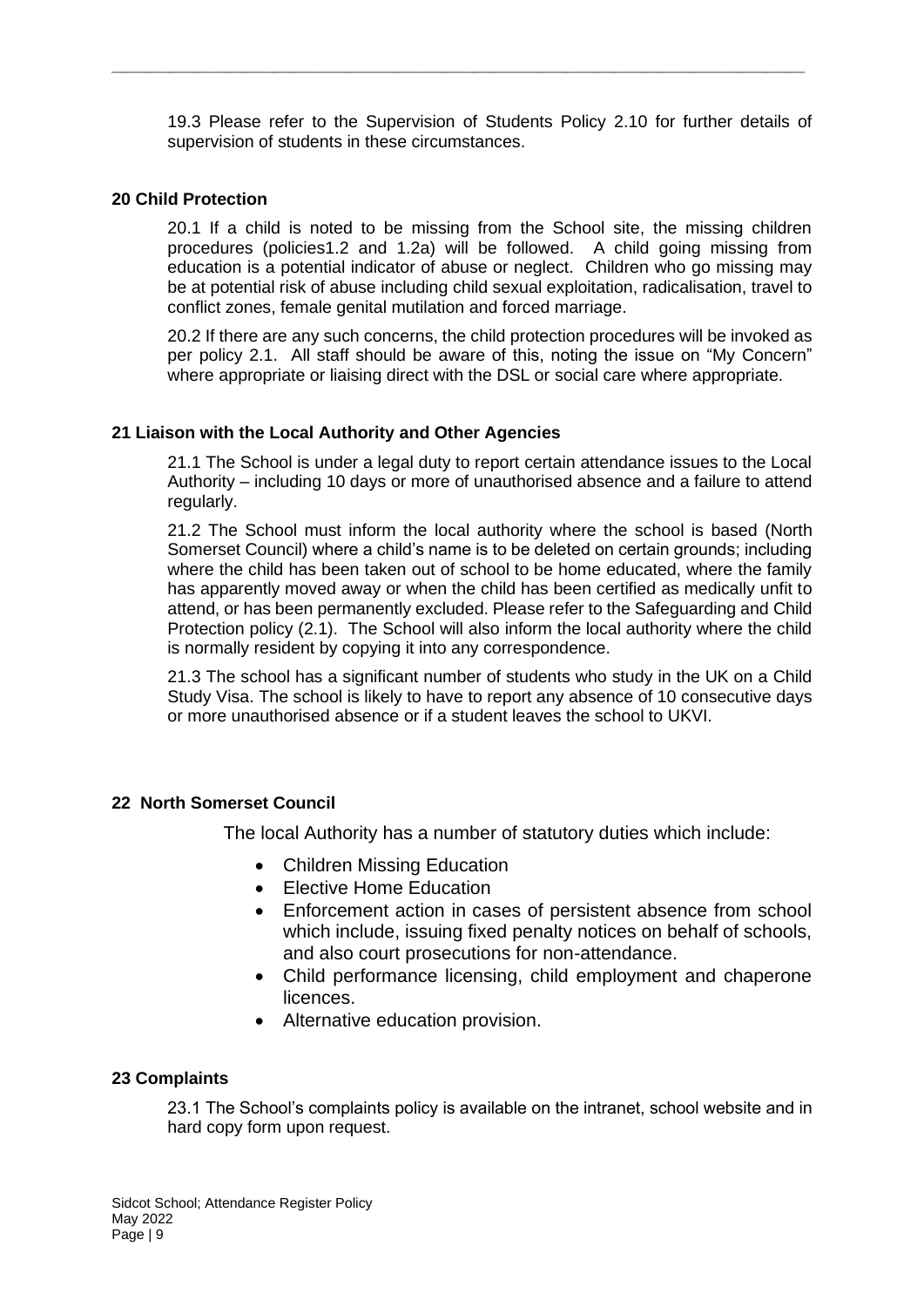# <span id="page-9-0"></span>**24 Monitoring and Review of this Policy**

24.1 The School will keep and maintain accurate attendance records.

**\_\_\_\_\_\_\_\_\_\_\_\_\_\_\_\_\_\_\_\_\_\_\_\_\_\_\_\_\_\_\_\_\_\_\_\_\_\_\_\_\_\_\_\_\_\_\_\_\_\_\_\_\_\_\_\_\_\_\_\_\_\_\_\_\_\_\_\_\_\_\_\_\_**

24.2 In the Junior School, class teachers will be responsible for monitoring attendance in their class, and for following up absences in the appropriate way. If there is concern about a child's absence, they must contact the school office immediately. If there is a longer-term general worry about the attendance of a particular child, this will be reported to the Junior Head, who will contact the parents or guardian.

24.3 In the Senior School, the Deputy Head (Pastoral) and the Pastoral Support and Attendance Lead, identify significant patterns and trends. In appropriate cases (especially where a safeguarding or child protection concern exists), the Governors will be made aware of issues concerning attendance in reports to the Board.

24.4 This policy will be reviewed annually, or sooner if major incident or change in guidance or statute dictate.

# <span id="page-9-1"></span>**25 References**

Keeping Children Safe in Education (September 2021)

The Education (Pupil Registration) (England) Regulations 2006

Children Missing Education – Dfe 2016

School attendance – July 2019 Equality Act 2010

The Minimum Standards for Boarding Schools (NMS)

The Statutory framework for the Early Years Foundation Stage (EYFS)

The Education Act 1996 - sections 434(1) (3) (4)&(6) and 458(4)&(5)

The Education (Pupil Registration) (England) Regulations 2006, 2010 and 2011

The Education (Pupil Registration) (E regulation 8 of the Education (Pupil Registration) (England) Regulations 2006.England) (Amendment) Regulations 2013

The (Education) Independent Schools Standards Regulations 2014

The ISI Commentary Handbook for the Inspection of Schools (September 2020)

# <span id="page-9-2"></span>**26 Related Policies**

- 1.2 Missing Child Policy and Procedure
- 1.2a Missing Child Policy and Procedure (Junior School)
- 1.4 Uncollected Child Procedure
- 2.1 Safeguarding and Child protection
- 2.6 Complaints procedure
- 2.10 Supervision of Students
- 2.10a Supervision of Students (Junior School)
- 2.11 Equal Opportunities (children)
- 4.1 Medical Policy
- 4.2 Supporting students with medical conditions and disabilities
- 4.4 Mental Health and Wellbeing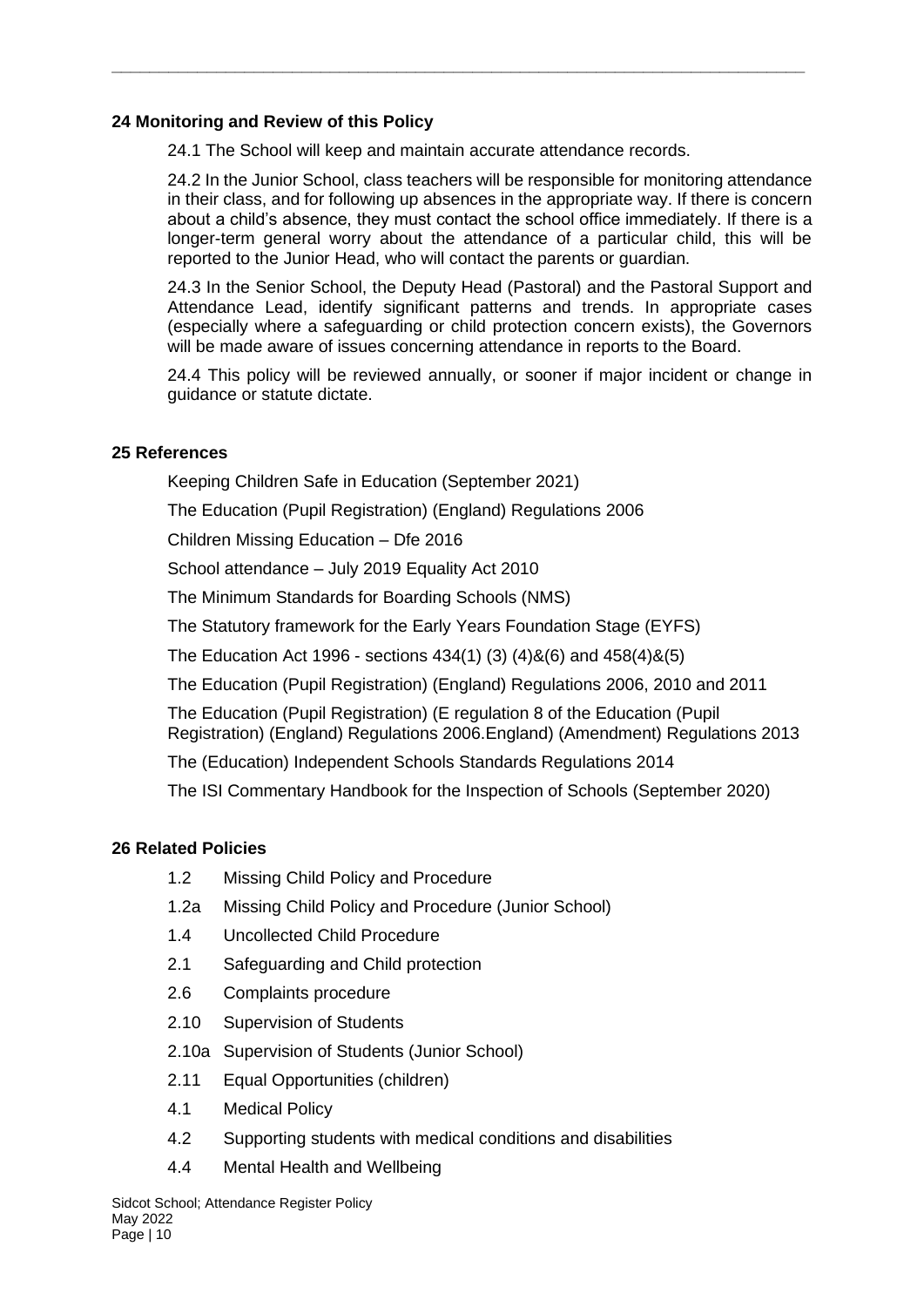- 5.1 Behaviour (Senior School)
- 5.1a Behaviour (Junior School)
- 5.11 Exclusions policy

# <span id="page-10-0"></span>**Appendix 1 – Absence and Attendance Codes**

- / Present (AM)
- | Present (PM)
- B Educated off-site (not dual registration)
- C Other approved educational activity (not covered by other codes and descriptions)

**\_\_\_\_\_\_\_\_\_\_\_\_\_\_\_\_\_\_\_\_\_\_\_\_\_\_\_\_\_\_\_\_\_\_\_\_\_\_\_\_\_\_\_\_\_\_\_\_\_\_\_\_\_\_\_\_\_\_\_\_\_\_\_\_\_\_\_\_\_\_\_\_\_**

- D Undefined
- E Excluded
- F Agreed extended family holiday
- H Agreed family holiday
- I Illness
- J Interview
- L Late but arrived before the register closed
- M Medical or dental appointment
- N No reason for the absence provided yet
- O Other unauthorised (not covered by other codes or descriptions)
- P Approved sporting activity
- R Day set aside exclusively for religious observance
- S Study leave
- T Traveller absence
- U Late and arrived after the register closed
- V Educational visit or trip
- W Work experience (not work based training)
- X Untimetabled sessions for non-compulsory school-age students OR Covid 19 related

# <span id="page-10-1"></span>**Appendix 2 - Contact Details**

Somerset County Council are commissioned to work in partnership with North Somerset Council to deliver the above duties:

[ESS@somerset.gov.uk](mailto:ESS@somerset.gov.uk)

Parents and carers can contact North Somerset Council on a range of other matters which include school exclusions, SEND and other education issues on 01275 888801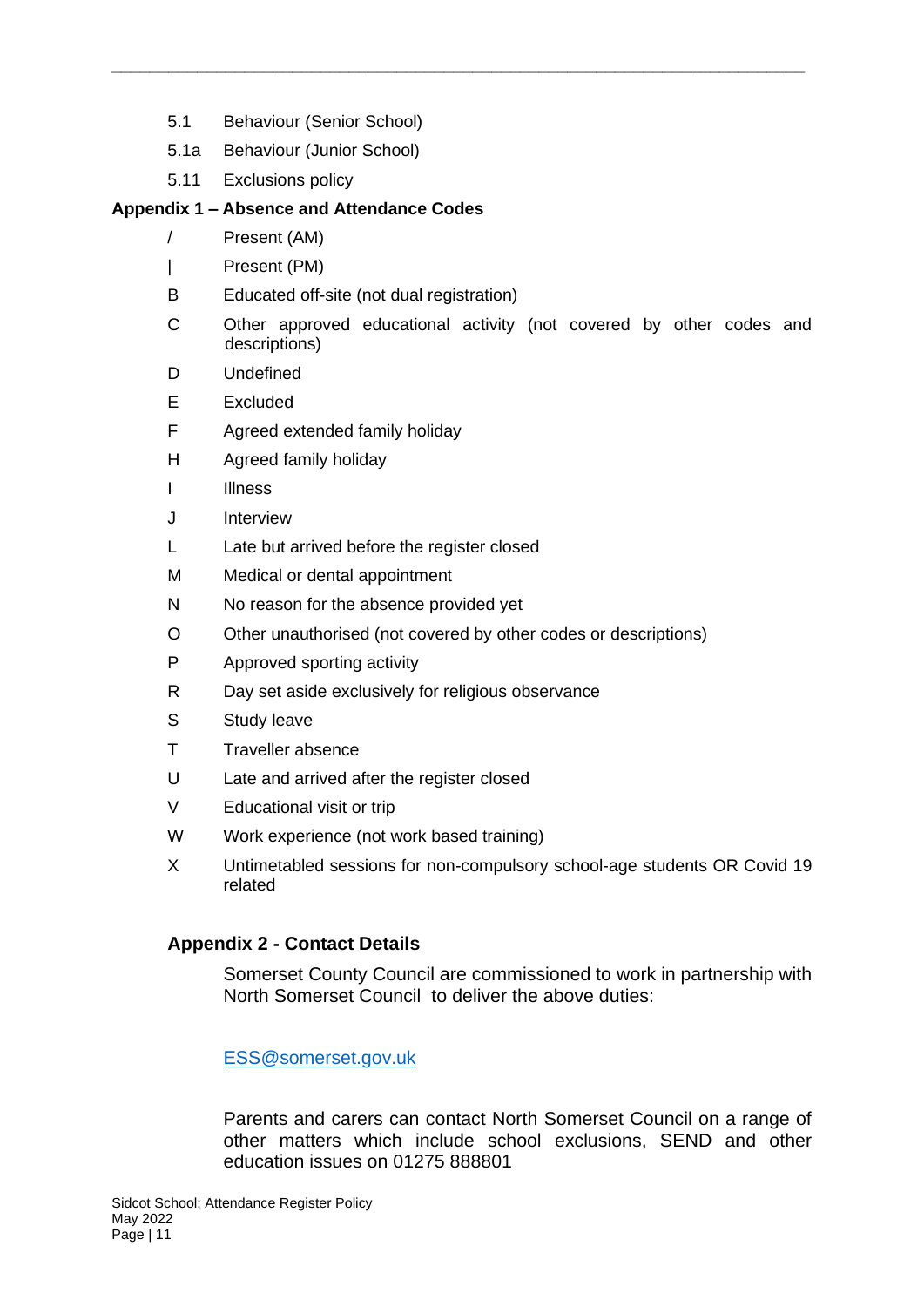# **Appendix 3 – Pupil Leave of Absence Form**

The Pupil leave of absence form is available in the Parent Handbook on Firefly at the page linked below:

**\_\_\_\_\_\_\_\_\_\_\_\_\_\_\_\_\_\_\_\_\_\_\_\_\_\_\_\_\_\_\_\_\_\_\_\_\_\_\_\_\_\_\_\_\_\_\_\_\_\_\_\_\_\_\_\_\_\_\_\_\_\_\_\_\_\_\_\_\_\_\_\_\_**

[https://sidcot.fireflycloud.net/parent-handbook/getting-things-done/notifying-school-of-my](https://sidcot.fireflycloud.net/parent-handbook/getting-things-done/notifying-school-of-my-childs-absence-from-school--)[childs-absence-from-school--](https://sidcot.fireflycloud.net/parent-handbook/getting-things-done/notifying-school-of-my-childs-absence-from-school--)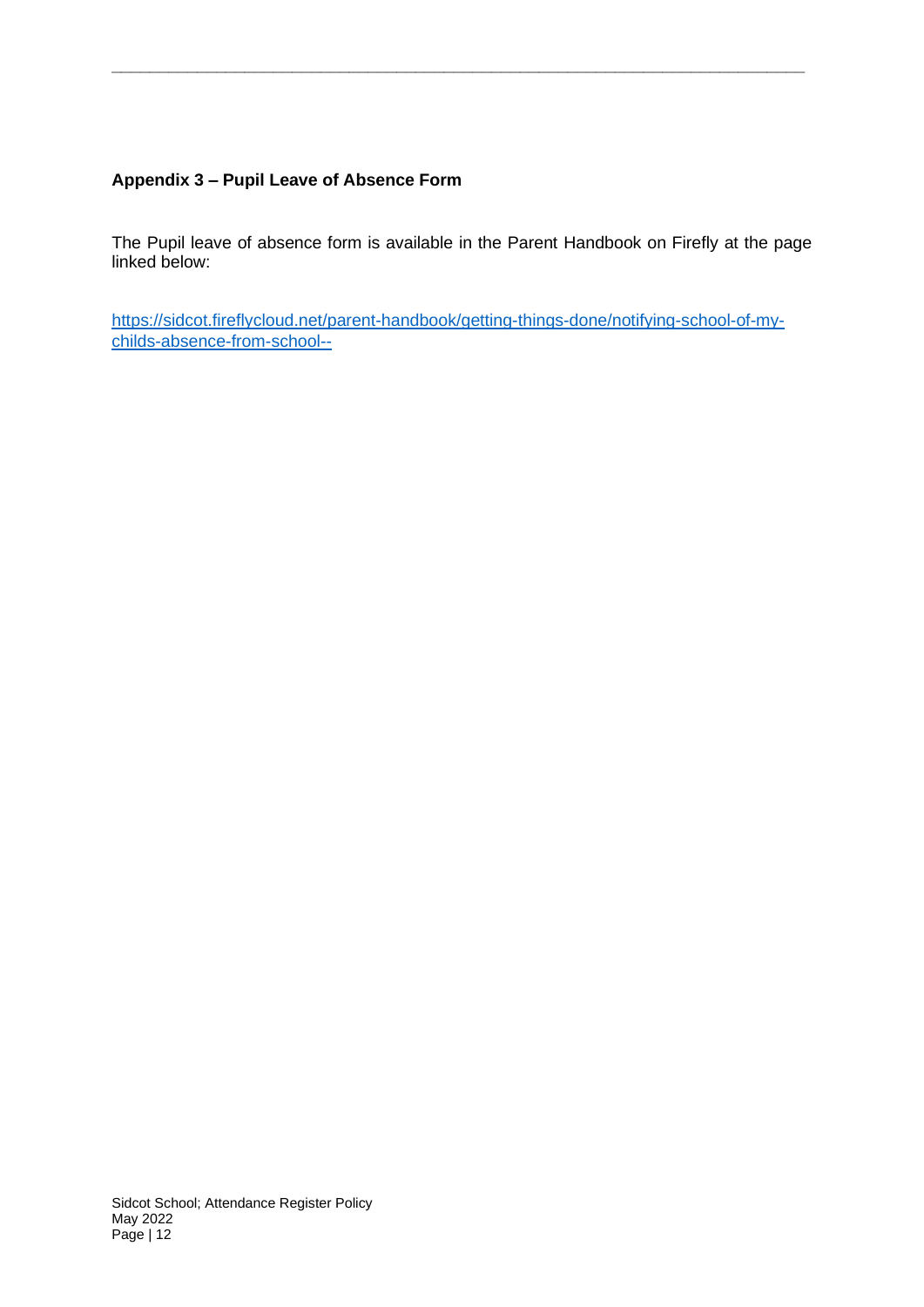# **Document Change History**

| Date of<br>change                        | Detail significant changes and any new legislation / guidance<br>taken into account                                                                                                                                                                                                                                                                                                              |
|------------------------------------------|--------------------------------------------------------------------------------------------------------------------------------------------------------------------------------------------------------------------------------------------------------------------------------------------------------------------------------------------------------------------------------------------------|
| 03.12.2016<br>Adopted by<br><b>Board</b> | Redraft of policy                                                                                                                                                                                                                                                                                                                                                                                |
| 07.10.2017                               | Reviewed by Board at Annual Safeguarding Review                                                                                                                                                                                                                                                                                                                                                  |
| 16.04.2018                               | Reviewed and paragraph 10.2 updated to reflect the use of<br>"Lesson Monitor"                                                                                                                                                                                                                                                                                                                    |
| 20.02.2019                               | Reviewed - no changes required.                                                                                                                                                                                                                                                                                                                                                                  |
| 26.10.2019                               | Updated to reflect that MyConcern has replaced Flagit as the<br>mechanism for staff to report safeguarding concerns.                                                                                                                                                                                                                                                                             |
| 06.03.2020                               | Definition of authorised absence reworded and obligations to<br>report unauthorised absences to UKVI clarified.                                                                                                                                                                                                                                                                                  |
| 10.10.2020                               | Insertion                                                                                                                                                                                                                                                                                                                                                                                        |
|                                          | 2.5 For arrangements during a pandemic / online supported<br>learning, please refer to the addendum to the Child Protection<br>and Safeguarding policy.                                                                                                                                                                                                                                          |
| 09.10.2021                               | Changed references to EWO:                                                                                                                                                                                                                                                                                                                                                                       |
|                                          | 13.2 If parents fail to notify the School of the reason for<br>their child's absence, it is the School's responsibility to<br>investigate the reason for the absence.                                                                                                                                                                                                                            |
|                                          | 22 North Somerset Council                                                                                                                                                                                                                                                                                                                                                                        |
|                                          | The local Authority has a number of statutory<br>duties which include:                                                                                                                                                                                                                                                                                                                           |
|                                          | <b>Children Missing Education</b><br><b>Elective Home Education</b><br>Enforcement action in cases of persistent<br>absence from school which include, issuing<br>fixed penalty notices on behalf of schools,<br>and also court prosecutions for<br>non-<br>attendance.<br>Child<br>performance<br>licensing,<br>child<br>employment and chaperone licences.<br>Alternative education provision. |
|                                          | <b>Appendix 2 - Contact Details</b>                                                                                                                                                                                                                                                                                                                                                              |
|                                          | Somerset county Council are commissioned to<br>work in partnership with North<br>Somerset<br>Council to deliver the above duties:                                                                                                                                                                                                                                                                |